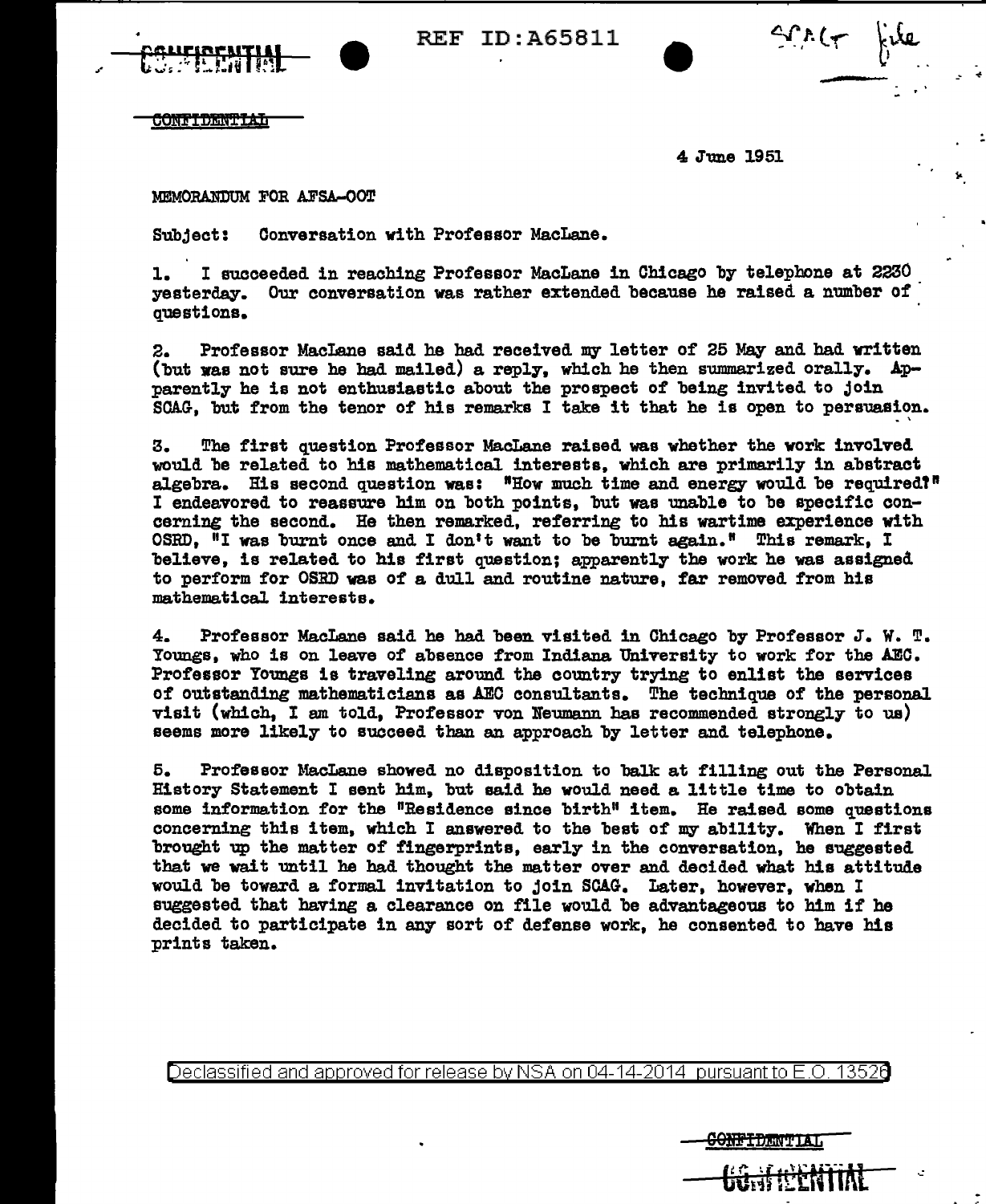| CONFICENTIAL     | REF ID:A65811                        |                |  |
|------------------|--------------------------------------|----------------|--|
| <b>CONFIDENT</b> |                                      | $\blacksquare$ |  |
|                  |                                      | 4 June 1951    |  |
| Subject:         | Conversation with Professor MacLane. |                |  |
|                  |                                      |                |  |

6. Saunders MacLane is one of the world's leading algebraists; I can think of only two or three men in America (all born in CentraJ. Europe) who might be held to outrank him in this field. He has an extraordinarily fertile and original mind, and in my opinion, and that of other AFSA mathematicians, we should be extremely fortunate to obtain his services as a member of SCAG. Attached hereto is a tentative draft of two paragraphs of a letter I recommend sending to Professor MacLane after his written reply to my letter of 25 May has been received; I think another paragraph should be added to this letter, in which some indication should be given of the amount of time that members of SCAG would be expected to devote to our problems.

D.D. Uneler

D. D. MILLER LODR, USM

Copies to: AFSA-03A1 AFSA-34

..

 $\gamma_{\rm eff}$ 

-2-